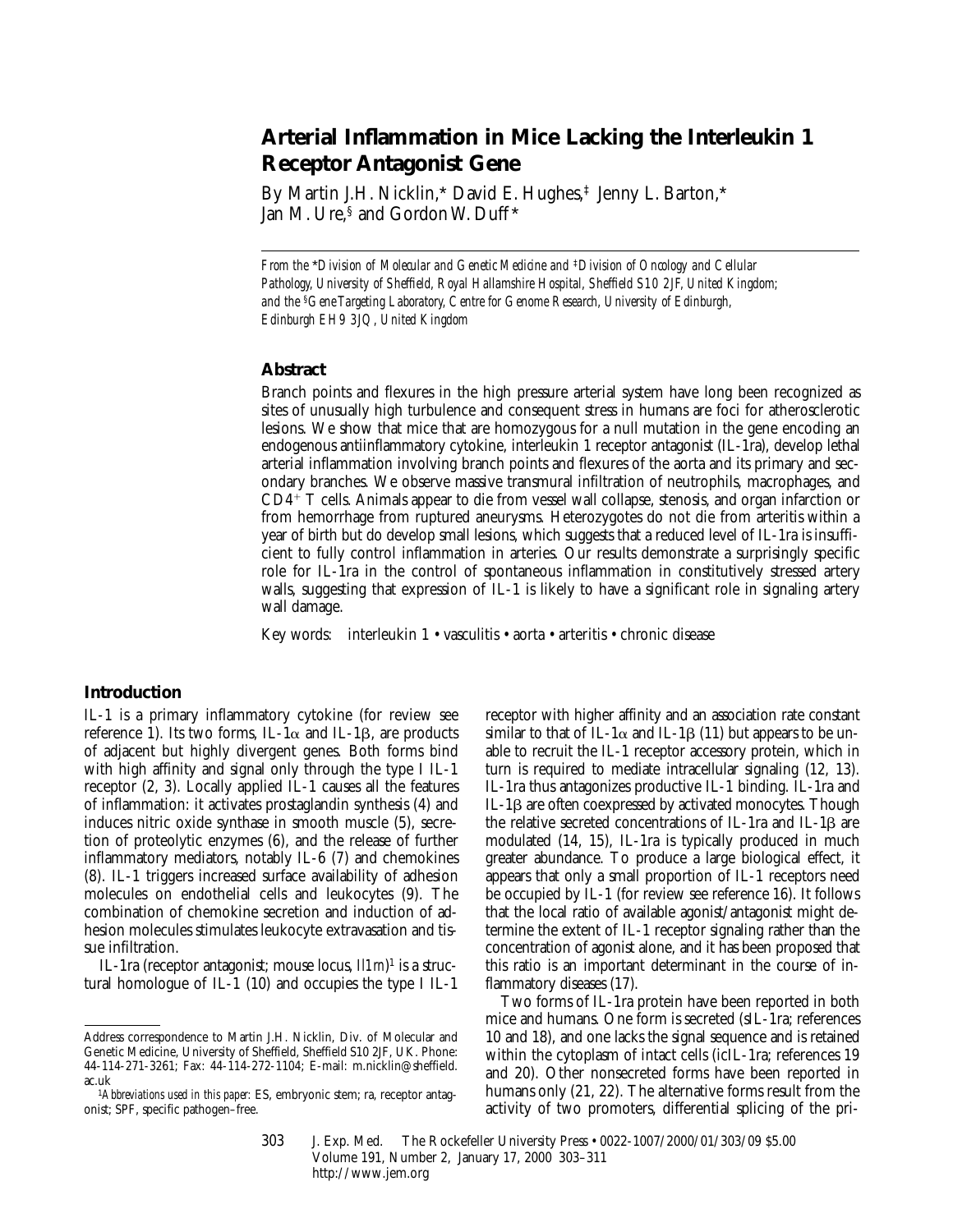mary transcripts, and the use of different translational initiation sites. With the exception of the recently described 16-kD form of IL-1ra, which has reduced affinity for the receptor (22), all forms of IL-1ra are biochemically equivalent. sIL-1ra is secreted by activated monocytes and macrophages (20). sIL-1ra in the circulation is probably maintained by constitutive secretion from hepatocytes, and its concentration is increased during the acute phase response (23). icIL-1ra mRNA is also present inducibly in monocytes (20) but is abundant in epithelial cells, from which it was originally identified (19).

It has been proposed that in atherosclerosis, IL-1 and other inflammatory cytokines are secreted by foam cells (macrophages) in atherosclerotic plaques, as well as by vascular endothelial and smooth muscle cells (for review see reference 24). IL-1 stimulates the local secretion of plateletderived growth factor, which in turn acts as a mitogen for smooth muscle cells and fibroblasts (25) and thus may serve as a mediator in the invasion of the damaged vessel intima by hypertrophic smooth muscle. The superficial proliferation of matrix-depositing cell types appears to permit the accumulation of further atherogenic material into the growing plaque (24). IL-1ra mRNA and protein is present in human vascular cells within and in the vicinity of plaques (Francis, S., personal communication). A crucial role in arterial biology for IL-1ra or a closely linked gene is also suggested by the strong genetic association of single vessel coronary artery disease with the rarer allele of the human IL-1ra gene (26), though the functional difference between the two alleles in this context remains to be explored.

Two previous reports of IL-1ra gene disruption (27, 28) have shown that IL-1ra–deficient animals are developmentally normal but have a lower mean postnatal growth rate than their wild-type or heterozygous littermates. No other spontaneous pathology has so far been reported.  $I/Im^{-/-}$ animals are hypersensitive to bacterial LPS and to fever induced by sterile local inflammation (28). Circulating levels of IL-1b were also reduced in LPS-stimulated mice compared with wild-type animals (27), implying some level of negative feedback in the IL-1 system. IL-1ra–deficient mice had an enhanced ability to clear the intracytoplasmic parasite *Listeria monocytogenes*, suggesting that the macrophages of mice deficient in IL-1ra are more readily activated by endogenously generated IL-1 in the absence of IL-1ra (27). It thus appears that in nature, IL-1ra is part of a balance that is achieved between the beneficial excitability of the primary immune system and its potentially devastating autotoxic effects.

# **Materials and Methods**

*Generation of the Il1rn-null Allele in Mice.* A genomic  $\lambda$  clone spanning  $+0.1$  to  $+14.6$  kb (as defined from the first nucleotide of sequence available from EMBL/GenBank/DDBJ under accession no. L32838; reference 18) was identified in a strain 129 mouse library by hybridization with human IL-1ra cDNA and genomic clones. E14 TG2A embryonic stem (ES) cells were transfected as described previously (29) with a replacement construct that contained homologous arms consisting of nucleotides 916 to 3,530

and 4,791 to  $\sim$ 11,800 relative to L32838. The arms flanked a polyadenylation sequence, an inverted *aph* gene driven by the human  $\beta$ -actin promoter and a modified pBluescript vector (see Fig. 1 a; reference 30). The promoter was modified to remove an endogenous NotI site. Resistant colonies were selected with G418 and genomic DNA from expanded clones was screened for homologous recombination on Southern blots with the 5' and 3' flanking probes (see Fig. 1 a). ES cells were microinjected into C57BL/6 blastocysts, and chimeric mice were derived. Chimeras were bred with outbred MF1 albino females. With the exception of the confirmatory study, results presented are from the descendants of a single chimera and a single MF1 from the Edinburgh MF1 colony. The confirmatory colony was founded from a chimera derived from an independent G418-resistant ES colony. The chimera was backcrossed three times onto 129/Ola (Harlan UK) and mated with an MF1 female from the stock in Sheffield.

*Genotype Screening.* Initial screening of ES cell lines and test screens of DNA from founders (data not shown) and from selected progeny (see Fig. 1, b and c) were by Southern blot analysis with flanking probes containing nucleotides 46 to 567 and  $\sim$ 13,300 to  $\sim$ 14,600 (AccI–NotI). The carriage of wild-type and null alleles was subsequently followed by allele-specific PCR analysis of DNA extracted from ear clippings.

*Detection of Arteritis.* Live animals were killed either by overdosing with anesthetic and exsanguination from the heart or by cervical dislocation. Spontaneously dead or killed animals were dissected by a longitudinal cut into the peritoneum and thoracic cavity and were immersed in  $4\%$  formaldehyde for  $>48$  h. After dehydration and embedding in paraffin,  $5-\mu m$  sections were stained with hematoxylin and eosin. Blocks of tissue that were examined included (a) the aortic arch and the mediastinal arteries, (b) the abdominal aorta from the diaphragm to the iliac bifurcation, and (c) the arteries of the leg. All other tissues were sampled in a cohort of 53 animals, including 42  $I/I/m^{-/-}$  and 11  $I/I/m^{+/-}$ mice. For the final 30 animals, only the arteries were examined.

*Immunohistology.* Lesional sites were discovered by cutting  $5-\mu m$  frozen sections from candidate tissue and staining every 20th section with hematoxylin and eosin. Sections were stored at  $-80^{\circ}$ C and fixed with acetone after drying. To detect intracellular IL-1 $\beta$ , the sections were first treated with a solution of 0.1% saponin in PBS, a procedure that did not interfere with subsequent detection of either CD4 or the F4/80 antigen. Serial sections were stained with mAbs to F4/80 antigen, CD4, CD8, CD19 (PharMingen), IL-1 $\beta$  (R & D Systems, Inc.), and with control nonspecific mAbs. In Fig. 4, a–d, primary antibodies were detected with a two-layer biotinylated secondary antibody/peroxidase-conjugated avidin system (Vector Labs., Inc.) with final oxidation of diaminobenzidine to yield a brown pigment. In Fig. 4, e–h, IL-1b–containing cells were first detected as before but with nickel salt added to the substrate as described by the manufacturers, to yield a darker pigment. F4/80 antigen or CD4 was then also detected with a two-layer biotinylated secondary antibody/ alkaline phosphatase–conjugated avidin system (Vector Labs., Inc.) and the substrate Vector Red (Vector Labs., Inc.) in the presence of the selective phosphatase inhibitor levamisole (Vector Labs., Inc.), as described by the manufacturer. Vascular tissue gave no significant cellular red staining in the absence of a primary antibody.

*Pathogen Screening.* Five  $\mathbb{I}1\mathbb{m}^{-/-}$  mice (four of five severely arteritic) were raised under specific pathogen–free (SPF) conditions. Serum was tested at the Diagnostic Service, Royal Veterinary College, London for evidence of infection with the following viruses: adeno-, cytomegalo-, ectromelia (mouse pox), hantaan, hepatitis,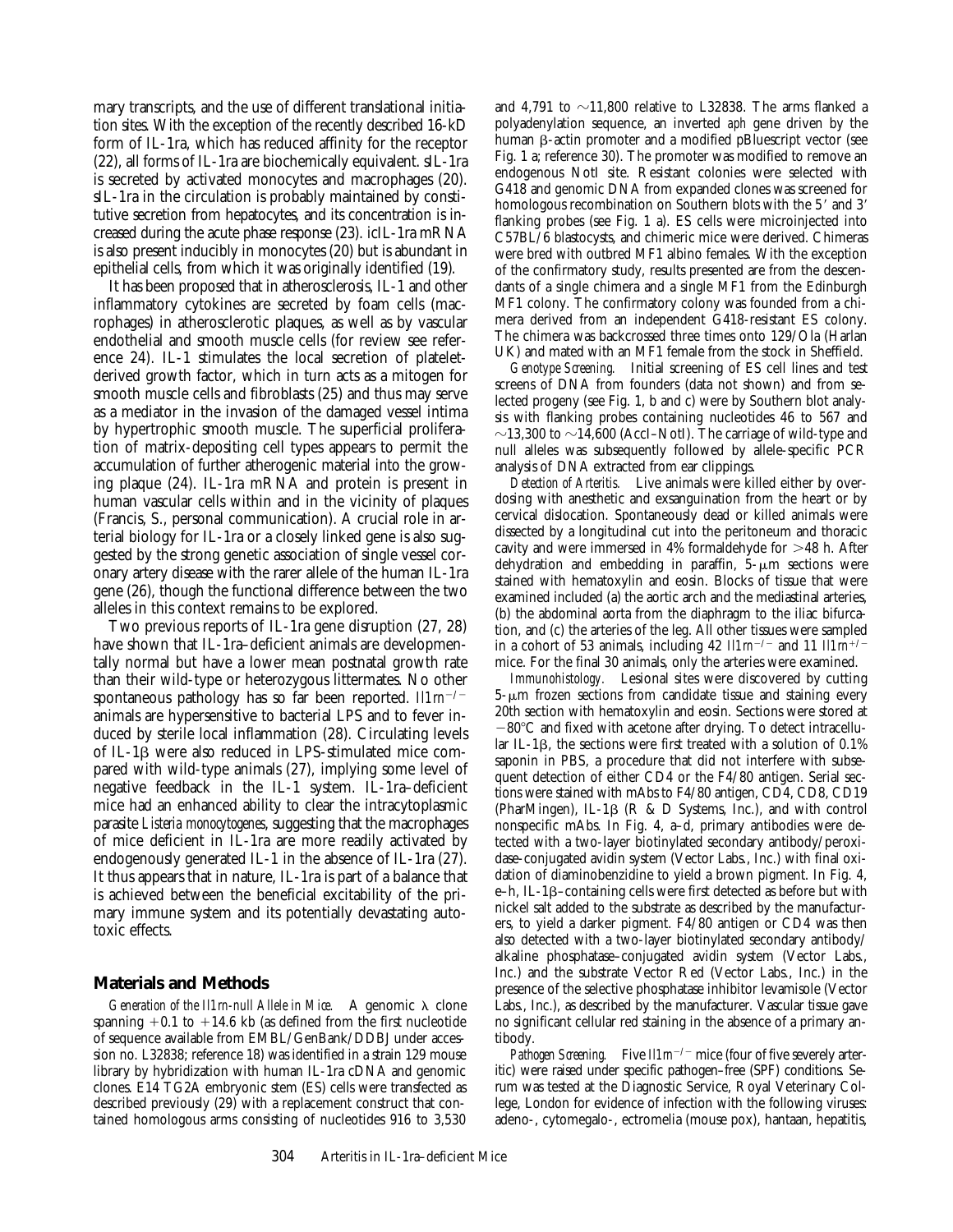K-, lymphocytic choriomeningitis, minute, parainfluenza-, pneumonia, polyoma-, Sendai, and Theiler's viruses; epizootic diarrhea of infant mice (mouse rotavirus), and reovirus 3, and for other agents, *Clostridium piliformis*, *Mycoplasma pulmonis,* and *Encephalitozoon cuniculi*. All results were negative. Serum from five *Il1rn<sup>-/-</sup>* mice (four of five overtly diseased) were screened for mouse *Chlamydia* by Dr. B. Thomas (St. Mary's Hospital, London) and found negative. Fecal samples were screened by a PCR-based detection method (31) in our laboratories and the laboratory of Professor L. Riley (University of Missouri, Columbia, MO) for colonization by *Helicobacter* spp.

#### **Results**

*Characterization of the IL-1ra-null Allele.* The event leading to the inactivation of the IL-1ra gene was demonstrated by showing that the replacement vector was physically linked to uninvolved markers on both flanks (Fig. 1, a–c). Homologous recombination would result in the fusion of vectorderived sequence with the open reading frame in the middle of the single folding domain of IL-1ra (in exon 3), which is codon 77 of the mature sIL-1ra and codon 82 of icIL-1ra (18, 20). No functional IL-1ra protein would be expected from the engineered allele that we describe. To ensure that the phenotype that we observed did not result from modulation of the adjacent gene of the IL-1 gene family, *Il1l1* (Barton, J., and M. Nicklin, unpublished data; available from EMBL/GenBank/DDBJ under accession no. AJ250429), we performed reverse transcription and PCRs on total RNA from LPS-stimulated peritoneal macrophages of both wild-type and  $I\ell Im^{-/-}$  mice. No transcript was found in either, although IL-1ra mRNA could be found in mRNA from the wild-type animals and IL-1–like protein 1 mRNA was detected in RAW 264.7 macrophages.

 $I\ell Im^{-/-}$ ,  $I\ell Im^{+/-}$ , and  $I\ell Im^{+/+}$  offspring were produced in the expected Mendelian ratios. Activated macrophages from  $I\ell Im^{-/-}$  mice did not contain detectable IL-1ra mRNA (Fig. 1 d) nor produce IL-1ra protein (Fig. 1 e). Both sexes of *Il1m<sup>-/-</sup>* mice were fertile, and *Il1m<sup>-/-*</sup> intercrosses were successful. We determined the mean body mass at between 27 and 33 d of age in 53 litters that contained  $I/Im^{-/-}$  and  $I11m^{+/-}$  mice. In 37/53 litters, the mean mass of the homozygotes was less than the mean of the heterozygotes ( $x^2 =$ 8.3,  $P < 0.005$ ), in agreement with previous reports (27, 28).

*Longevity of*  $\text{I}11\text{m}^{-7}$ *<sup>2</sup> Mice and Incidence of Arteritis.* Il1m<sup>-/-</sup> and  $I/Im^{+/-}$  mice were crossed to produce approximately equal numbers of  $Il1m^{-/-}$  and  $Il1m^{+/-}$  offspring. 18 litters containing  $I/Im^{+/-}$  and  $I/Im^{-/-}$  animals were monitored up to 550 d from birth (Fig. 2); 51/55  $I/l$ m<sup>-/-</sup> mice died or were culled on humane grounds (93%), and the median age of death was 159 d, compared with 6/37 (16%) heterozygotes. Between 200 and 400 d from birth, the excess mortality exceeded 10. Autopsies on 46 *Il1m<sup>-/-</sup>* mice that had become ill (from this group and other litters) revealed arterial inflammation in 43 and ruptured aneurysms or indications of internal hemorrhage in 16. 2 of the 3 mice in which arteritis was not overt showed secondary signs of the disease, namely ischemic cardiomyopathy and interstitial



**Figure 1.** Molecular analysis of the *Il1rn*-null allele. (a) Structure of the *Il1rn* knockout construct. Top line: the genomic structure of the wildtype mouse *Il1rn* allele (18). Positions of the two ApaI and two BstEII restriction sites within the region are indicated above the line. The exon structure is indicated by boxes, the coding region by filled areas. Exons are labeled below the line, and the two flanking probes are shown. The homologous arms used in preparing the knockout construct are indicated between the two lines. Bottom line: expected structure of the null allele generated by homologous recombination through both flanking arms. The thickened portion represents the knockout vector and contains the aph (aminoglycoside phosphotransferase) gene driven by a  $\beta$ -actin promoter ( $\beta$ -Neo). The position of the vector  $\beta$ -lactamase gene (*Bla*) is indicated. Restriction sites used in the screening of the genomic DNA are indicated above the line. (b) Southern blot hybridization of mouse liver DNA from littermates, digested with BstEII and probed with the 5' flanking probe. Lane 1,  $\overline{I} \overline{I} \overline{I} \overline{I} \overline{I} \overline{I} \overline{I}$  and 4,  $\overline{I} \overline{I} \overline{I} \overline{I} \overline{I} \overline{I} \overline{I} \overline{I} \overline{I} \overline{I} \overline{I} \overline{I} \overline{I} \overline{I} \overline{I} \overline{I} \overline{I} \overline{I} \overline{I} \overline{I} \overline{I} \overline{I} \overline{I} \overline{I}$ and 6,  $IIIm^{+/+}$  animals. (c) Southern blot hybridization of high-molecular-mass mouse spleen DNA from littermates, digested with ApaI and probed with the 3<sup>'</sup> flanking probe. Lane 1,  $I\ell Im^{-/-}$ ; lanes 2 and 4,  $\bar{I}\ell Im^{+/-}$ and lanes 3 and 5,  $I11m^{+/}$  animals. (d) Total RNA from  $\sim 10^6$  peritoneal macrophages, cultured for 4 h in the presence of 0.1 µg/ml *Escherichia coli* LPS (Sigma Chemical Co.), was sequentially hybridized with (top) a probe (nucleotides 50–726) spanning the coding sequence of the mouse IL-1ra cDNA (18) (the sequence is interrupted at nucleotide 400 in the null allele), and (bottom) a control cDNA probe for mouse IL-1ß. Lanes 1 and 2 contain RNA from  $lllm^{+/+}$  and lanes 3 and 4 are from  $lllm^{-/-}$ mice. (e) Immunoprecipitation with goat anti–mouse IL-1ra (R & D Systems, Inc.) of secreted IL-1ra from  $\sim$ 10<sup>6</sup> peritoneal macrophages cultured for 7.5 h in the presence of 0.1  $\mu$ g/ml *E. coli* LPS and labeled for 3 h in 4 ml serum-free RPMI with 67  $\mu$ Ci/ml [<sup>35</sup>S]methionine. Immune complexes were precipitated with protein A–Sepharose. Cells are from  $I\!I\!I\!m^{-/-}$ (lanes 1 and 4) and  $I/I\ell m^{+/+}$  (lanes 2 and 3) mice.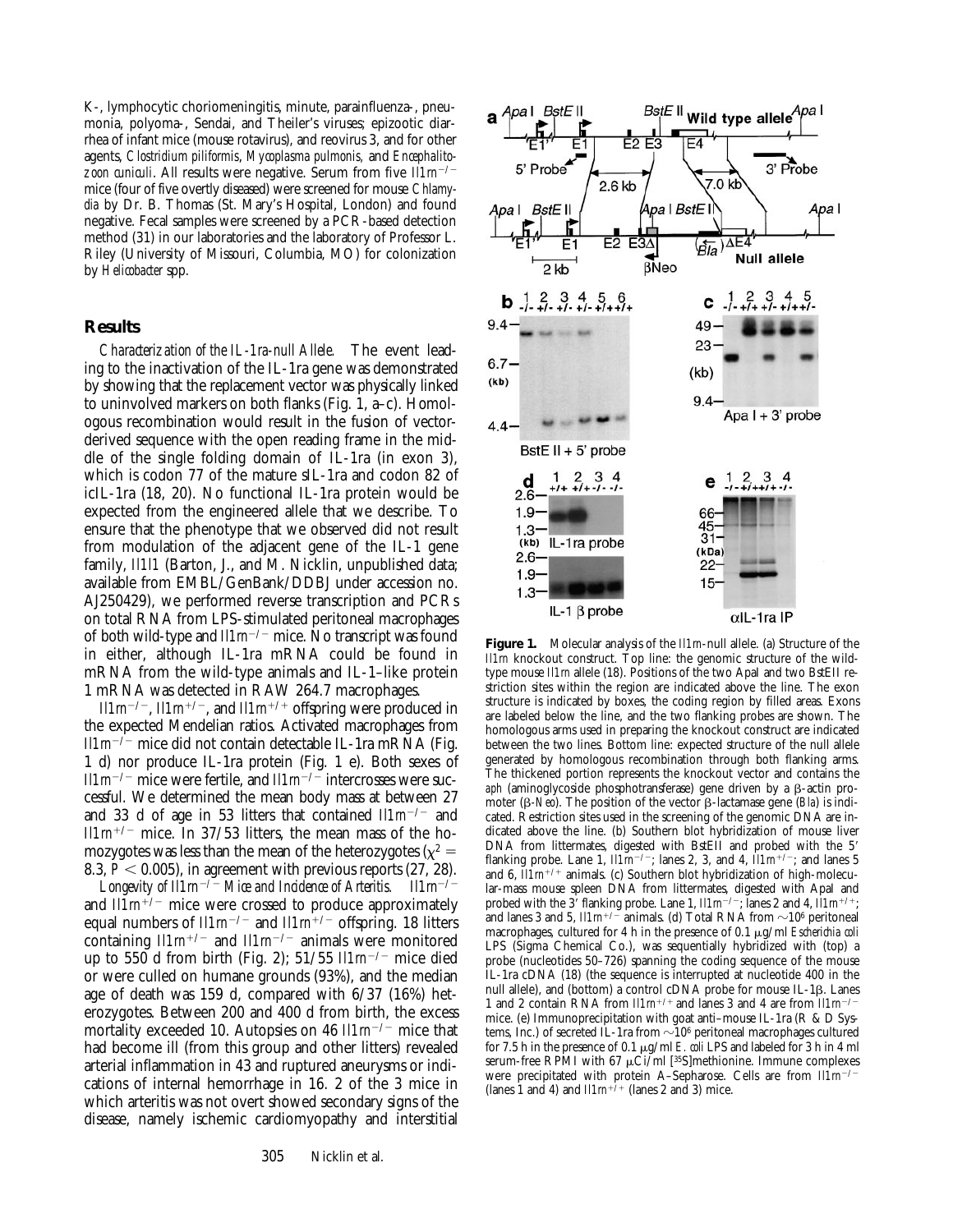

**Figure 2.** Mortality and disease in mice carrying the *Il1rn*-null allele. Survival curve during the first 550 d from birth of all  $IL1m^{+/-}$  (broken line) and  $I\ell Im^{-/-}$  (solid line) mice in the first 18 litters (excluding those culled as controls for other experiments). The mice either died spontaneously or were killed for humane reasons on veterinary advice.

nephritis, probably due to undetected coronary and renal artery lesions, respectively.

We confirmed the existence of arteritis in a second line, derived from a different G418-resistant ES colony, where we found that two out of four homozygous animals had overt arteritis at 135 d and another animal had ischemic cardiomyopathy, which we have frequently found associated with aortic root inflammation in our main colony.

*Effect of Lineage on Age of Onset in Il1rn<sup>-/-</sup> Mice.* Our main colony, which was initiated by breeding a chimera with an outbred mother, could therefore contain up to three distinct haploid genotypes. The age of presentation of histologically confirmed arteritis across all litters has been broadly spread (31–493 d from birth). A number of lines have now been inbred by mating siblings. In the F2 litters, the age range over which animals became ill was 57–199 d. We have subsequently found that the age of onset of verified arteritis appears to be heritable. In one highly susceptible lineage of animals, all 38 *Il1m<sup>-/-</sup>* mice died at a mean age of 103 d (SD = 27 d). These animals were initially reared in quarantine rather than SPF conditions, but upon rederivation into SPF conditions the homozygotes of the first litter from this lineage also died very early. In a much less susceptible lineage, five of five  $\mathit{Ilm}^{-/-}$  mice died at  $>$ 350 d, but arteritis was seen in all of them. The presence of extensive fibrous, repaired lesions in aged survivors suggests that they were able to survive with arteritis rather than failed to develop the disease.

*Mild Disease in Il1rn<sup>+/-</sup> Mice.* Overt illness has been very rare in heterozygous mice, so to compare the incidence of arteritis in heterozygous and homozygous animals, we investigated outwardly healthy littermates of both genotypes. Arteritis was found in six of nine  $I/Im^{-/-}$  animals (age range 112–130 d). Examination of a set of overtly healthy heterozygous animals has also revealed small lesions in 8/17 animals (age range, 105–158 d). To demonstrate that lesions were

not merely endemic and aggravated in IL-1ra–deficient mice, we raised wild-type animals from the most susceptible lineage for comparison with their  $Il1m^{-/-}$  littermates. No lesions were found in 11 wild-type animals (age range, 127–190 d). All 11 *II1m<sup>-/-</sup>* littermates (age range, 82–149 d) had arteritic lesions, and 7 had died before their wild-type littermates were culled.

*Localization of Arteritic Lesions.* Arteritis was found in the aorta and in its primary and secondary branches. Lesions have not been found in veins or capillaries or in smaller arteries, such as those of the kidney, that are typically affected by polyarteritis nodosa. Only one lesion in a pulmonary artery has recently been discovered. Full arterial examination of  $I1/m^{-/-}$  animals (regardless of the cause of death) revealed lesions in 49/55 mice, and we frequently observed thoracic lesions  $(33/55)$  at the aortic root  $(12/55)$ , in one or more coronary arteries (18/55), or affecting other vessels of the mediastinum (12/55). The abdominal aorta was affected in 30/55 cases. The iliac bifurcation (4/55) and the highly flexed popliteal arteries (8/55) were also affected. Sudden behavioral disorders alerted us to discover cerebral lesions in two cases.  $ll/m^{-/-}$  mice often had multiple lesions. By comparison, only one lesion was discovered above the diaphragm in a heterozygote and only 2/17 mice examined had two lesions.

*Nature of the Arteritic Lesions.* Fig. 3 illustrates some typical large lesions from  $ll/m^{-/-}$  mice. An inflamed right coronary artery (Fig. 3 a, R) was found to be surrounded by a massive cellular infiltrate (I) that tracked through the swollen free wall of the right ventricle, following the expected path of the vessel. A branch of the left coronary artery (L) and a nearby vein (V) were unaffected. Higher magnification (Fig. 3 b) revealed the characteristic whorled structure of chronic inflammation; the arrow indicates leukocytes apparently adhering to endothelium (see also L and E, respectively, in Fig. 3 c). The morphology of the medial cells (Fig. 3 c, M) suggests that smooth muscle was replaced by or had dedifferentiated into fibroblast-like (synthetic, noncontractile) cells (24). The chronic nature of the disease is illustrated by the presence of myocardial scarring (Fig. 3 d), indicating previous infarctions, which are uncommon in mice.

The collapse and stenosis or ballooning and rupture of affected vessels probably results from the destruction of the elastic laminae. Fig. 3, e and f, shows consecutive glancing sections of a mesenteric artery stained for cells (Fig. 3 e) and for elastin and connective tissue (Fig. 3 f). Full-thickness sections of three adjacent loops of artery are shown. The leftmost portion of the vessel was unaffected, with compact adventitia and intact elastic layers. The right portion of the vessel was severely inflamed, with a massive transmural infiltrate of leukocytes (Fig. 3 e), and the elastin layers were destroyed (Fig. 3 f). A longitudinal section of the adjacent portion of the aorta (Fig. 3, g and h) shows similar focused destruction of the elastic lamina. Repaired lesions were also found in both *Il1m<sup>-/-</sup>* and *Il1m<sup>+/-</sup>* mice and were characterized by damaged elastic layers with fibrous scarring but an absence of infiltrate (data not shown).

The margins of the arteritic lesions appeared to be sharply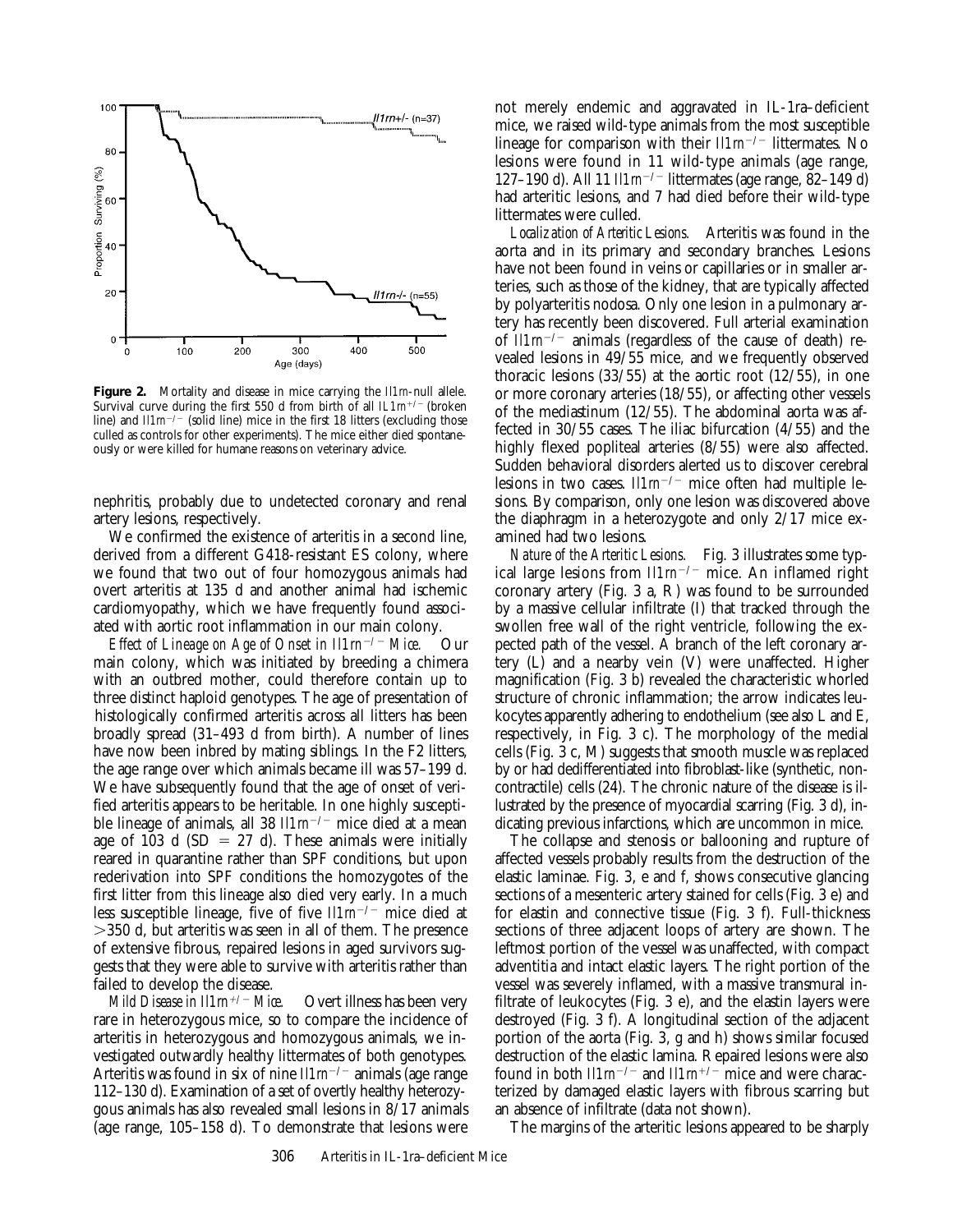

defined and centered upon flexures, branches, and bifurcations, which are known sites of turbulent blood flow and have long been recognized as focal sites for atheroma.

*Identification of Infiltrating Cells and the Presence of IL-1* $\beta$ *.* Immunohistochemistry experiments were done with several sections each from four fresh-frozen lesions (taken from an aortic root, a small subclavian aneurysm, and a large carotid aneurysm, which is shown in Fig. 4). We found abundant macrophages (Fig. 4 c) and  $CD4^+$  T cells (Fig. 4 d) in the media of the vessel wall.  $CD19+$  B cells and  $CD8+$  T cells were rarely found (data not shown). Neutrophils, detected by chloroacetate esterase activity, were also abundant (data not shown).

307 Nicklin et al.

**Figure 3.** Arterial inflammation in  $\overline{I} \overline{I} \overline{I} \overline{I} \overline{I} \overline{I} \overline{I} \overline{I} \overline{I} \overline{I} \overline{I} \overline{I} \overline{I} \overline{I}$  mice. (a–d) Localized severe inflammation of a coronary artery. A section has been cut through the pulmonary outflow of an affected 182-d-old  $Il1m^{-/-}$ mouse and stained with hematoxylin and eosin. (a) Low magnification. Arrows indicate a grossly inflamed right coronary artery (R), inflammatory infiltrate surrounding the track of the artery out of the plane of the section (I), unaffected left coronary artery (L), and an unaffected vein (V). (b and c) Higher magnifications of the coronary lesion showing whorled inflammatory infiltrate and leukocytes (L, arrow) adhering to the endothelium (E) and relatively undifferentiated mesenchymal cells (M). (d) Myocardial scar from the same section. (e–h) Typical lesions, showing localized transmural destruction of arterial walls. (e and f) Sequential glancing sections were cut through the wall of an affected mesenteric artery from a<br>72-d-old  $I\ell Im^{-/-}$  mouse and 72-d-old *Illm*<sup>-/-</sup> stained for cells with hematoxylin and eosin (e) and for elastin and connective tissue fibrils with elastin van Gieson's stain (f). Three increasingly affected loops of the artery are visible. In panel e, note that the smooth muscle layer becomes expanded and progressively disorganized (left to right). Inflammatory infiltrate, filling much of the field, surrounds the last loop. In panel f, note that the two layers of elastic tissue that surround the first and second loops are completely absent from the third. Also, loose connective tissue of the tunica adventitia (which stains red) surrounds the first loop closely but is dispersed by the infiltration around the third loop. (g and h) Corresponding staining of a longitudinal section of an aortic lesion from the same mouse, showing localized damage and dilation of the vessel.

We have proposed that the formation of arterial lesions is mediated by the presence of unopposed IL-1. To demonstrate its presence at lesional sites, we performed immunohistochemistry on saponin-treated frozen sections of three arterial lesions from  $Il1m^{-/-}$  animals with antibodies specific to mouse IL-1 $\beta$  (Fig. 4 b). Simultaneous detection of the macrophage-specific antigen F4/80 (red staining) and IL-1 $\beta$  (dark brown staining) suggested that many, but not necessarily all, of the cells that were strongly positive for IL-1 $\beta$  were macrophages (Fig. 4, e and g). This population was generally found deep within the vessel wall (examples are labeled M2 in Fig. 4 g). Macrophages were clearly very abundant, but not all of them are activated to express IL-1b;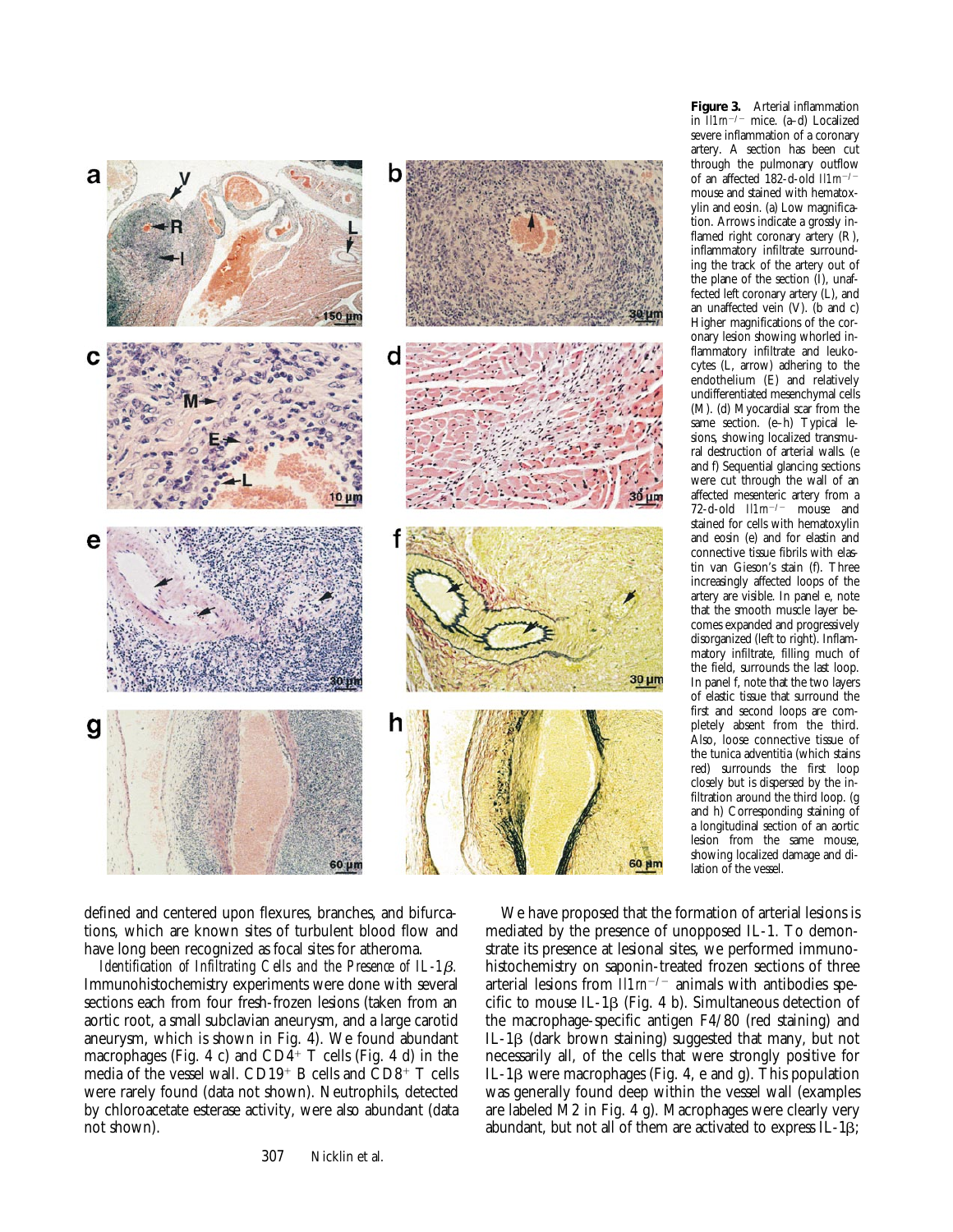

**Figure 4.** Immunohistochemical analysis of an aneurysm from a 95-dold *Il1m<sup>-/-</sup>* mouse. Serial frozen sections were probed with specific antibodies to detect IL-1b, CD4, and the macrophage-specific marker F4/80 antigen. Comparable areas of the sections are shown. The lumenal face of the lesion is marked L. (a) Hematoxylin/eosin-stained section, showing the densely cellular vessel wall. (b) A section stained for IL-1b expression (brown), counterstained with hematoxylin. (c) A section stained for F4/80 antigen expression (brown) and counterstained with hematoxylin. Note the dense band of macrophages (M1) flanking the lumen and dispersed macrophages throughout the lesion. (d) A section stained for CD4 antigen (brown) and counterstained with hematoxylin. CD4<sup>+</sup> cells are dispersed through the wall of the lesion. (e) Dual staining of a lesional site for  $IL-1\beta$  (dark brown) and the macrophage-specific F4/80 antigen (red). Note the belt of IL-1 $\beta$ <sup>-</sup> macrophages (M1) adjacent to the lumen (L). (f) Dual staining of a lesional site for IL-1 $\beta$ (dark brown) and  $CD4^+$  T cells (red). (g) Higher magnification of the same section as in e, showing cells (labeled M2) that appear to contain both red stain from the detection of F4/80 antigen and dark brown stain from  $IL-1\beta$ . (h) Higher magnification of the same section as in f, showing  $CD4^+$  (red) and IL-1 $\beta$ -expressing cells (dark brown).

notably, a band of cells (labeled M1 in Fig. 4 c) that surrounded much of the lumen were strongly F4/80 positive but contained no IL-1 $\beta$  (labeled M1 in Fig. 4 e). For clarity, no nuclear counterstain was used in panels e and h, but a comparison can be made with panels a–d, in which hematoxylin was used.  $CD4^+$  T cells are also abundant, but less so than macrophages, and were found dispersed through the lesional wall. They did not appear to accumulate as densely as the IL-1 $\beta$ <sup>-</sup> macrophages (M1) found close to the

lumen. In Fig. 4, f and h, it seems likely that IL-1 $\beta$ –expressing cells were associated with  $CD4^+$  cells, suggesting that the  $CD4^+$  cells might be involved, within the wall of the aneurysm, in activating  $IL-1\beta$  production in the dispersed macrophages and that, in turn, these cells might be activating the  $CD4^+$  cells, possibly through the presentation of autoantigens.

We have looked for signs of humoral autoimmunity in the sera of three severely affected animals, a control wild-type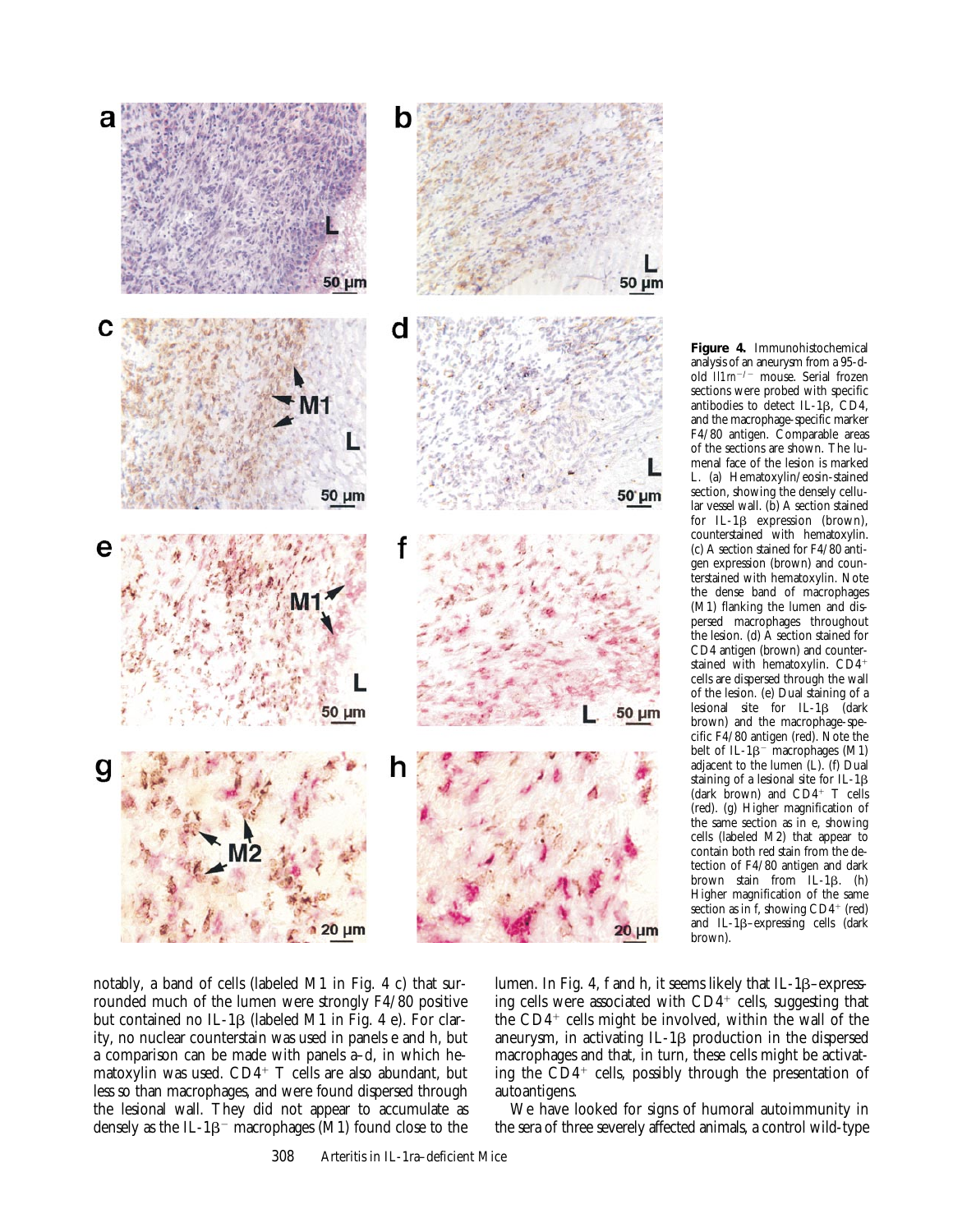and an MRL/*lpr* mouse, as a positive control, by standard antinuclear antigen assays on Hep-2 cells (Immuno Concepts, Inc.). We detected bound antinuclear antibodies with FITC-conjugated  $F(ab)_2$  from goat anti-mouse IgG plus IgM. We found no evidence for antinuclear antibodies in the  $I\ell Im^{-/-}$  mouse serum, though they were abundant in the MRL/*lpr* serum.

# **Discussion**

We have eliminated a functional gene for IL-1ra in mice and have found reproducible development of lethal inflammatory lesions at high stress sites in the major arteries. Turbulent flow causes fluctuating shear stress in vessel walls and has been suggested to alter vascular gene activation directly, leading to increased leukocyte adherence to endothelial cells (32), and thus might result in increased leukocyte traffic through the vessel wall. Irregular flow may also allow deposition of bacterial pathogens or proinflammatory debris, including oxidized lipids, at turbulent sites. It has been shown that oxidized lipids can, for instance, activate chemokine expression in endothelium (33). Turbulence probably also causes increased localized damage, particularly desquamation of the endothelium and local inflammation (24). Further studies will be needed to establish whether IL-1 is expressed in mice only at sites of localized arterial damage or whether it is generally induced at sites of stress within healthy vessel walls.

In its transmural destructiveness, the disease that we have observed resembles human giant cell arteritis and polyarteritis nodosa. The former has a similar pattern of distribution within arteries but is normally characterized by frequent giant macrophages, which are rare in the animal disease. In 42 affected  $I\ell Im^{-/2}$  animals, we have detected no active inflammation of the arteries of the kidney, which is a common feature of the latter. Human arterial disease and arteritides have been linked to microbial pathogens, and there has been recent interest in *Helicobacter* spp. and *Chlamydia* in coronary disease. Similarly cytomegalovirus causes arteritis in mice, although the pathological features are different from those reported here (34). Our colony was initially established under quarantine (not SPF) conditions, but up to the time of this writing (now seven generations after rederivation into SPF conditions),  $I11m^{-7}$  mice have continued to develop lethal arteritis. Tests for an array of viral and bacterial pathogens (see Materials and Methods) showed that all pathogens investigated were absent, with the exception of *H. hepaticus*, which we have detected in both our colony and that of Hirsch et al. (27), where vascular disease was not found. The bacterium appears to colonize littermates of all genotypes. We are, however, currently investigating the influence of the resident bacterial flora on the occurrence of arteritis.

A pattern of early mortality has emerged among  $I11m^{-/-}$ animals (backcrossed onto a C57BL/6 background) from the US group (Hirsch, E., and D. Hirsh, personal communication) and illness in animals from the Japanese group, who bred their mice onto a Balb/c background (Iwakura, Y.,

personal communication). We have now examined specimens from the US group (backcrossed 15 times onto C57BL/6) but have not found evidence for arteritic lesions at the commonly affected sites in six  $I\ell Im^{-/-}$  specimens provided (aged 175–427 d), despite overt malaise in four of six cases. The cause of high mortality in the US  $I\ell Im^{-/-}$ animals is thus not explained.

It is noteworthy that the *Il1m<sup>-/-</sup>* Balb/c mice, after the fourth backcross, spontaneously develop a quite different chronic inflammatory pathology, namely arthritis, in 80% of cases before they are 56 d old (Iwakura, Y., personal communication). We have examined bones and joints of 42 *Il1rn<sup>-/-</sup>* animals from our colony, all of which were older than 56 d, and have not detected arthritis, nor have we observed external signs of joint disease in the living animals.

At least a part of the cause of the difference between the three *Il1rn*-null colonies is likely to stem from differences in their genetic backgrounds. We have seen that extreme susceptibility is heritable and survives rederivation into SPF conditions, a procedure that would be expected to cause a change of microbial flora. Moreover, the phenotype that we observe is stable and continues to occur at a very high frequency in  $I\ell Im^{-/-}$  animals in our colony more than 2 yr since its first detection. It is unlikely that we have selected a susceptibility-causing mutation, unless it is present in the E14 TG2A stem cell line, because our second *Il1rn*-null line on an MF1  $\times$  129/Ola background has also developed disease, yet the MF1 came from a separate colony and the chimera was derived from a different G418-resistant clone.

Because heterozygotes develop mild disease, we suggest that the IL-1ra gene is haploinsufficient. This is plausible because of the unusual function of the IL-1ra protein, acting solely as a competitive inhibitor of IL-1. Its concentration at an inflamed site is therefore likely to be critical to its efficacy, and, in the absence of sufficient compensatory regulation, it is likely to achieve a maximum in the heterozygote of only half of the wild-type level. An alternative explanation, however, might be that we have unwittingly created a hypomorphic allele, although there is no obvious reason for the truncated open reading frame of IL-1ra (which is a single domain protein) to be expected to yield a dominant negative species.

We conclude that IL-1ra is required in our mouse colony to prevent the development of lethal arteritis. Because the only known function of IL-1ra is to antagonize the activity of IL-1, our working hypothesis is that the disease is caused by the unopposed action of IL-1. IL-1 induces a wave of release, from many cells within the affected tissue, of chemokines and proinflammatory cytokines that would recruit further inflammatory cells. In the absence of IL-1ra activity, this would amplify the unbalanced response. IL-1 might initially be released spontaneously by stressed smooth muscle or endothelial cells or by macrophages (possibly initially triggered by bacterial infection or oxidized lipid deposition) in the walls of high pressure vessels in areas of high turbulence. We have shown that macrophages are abundant in established lesions, many having cytoplasmic loads of IL-1, and that  $CD4^+$  T cells are present. It seems very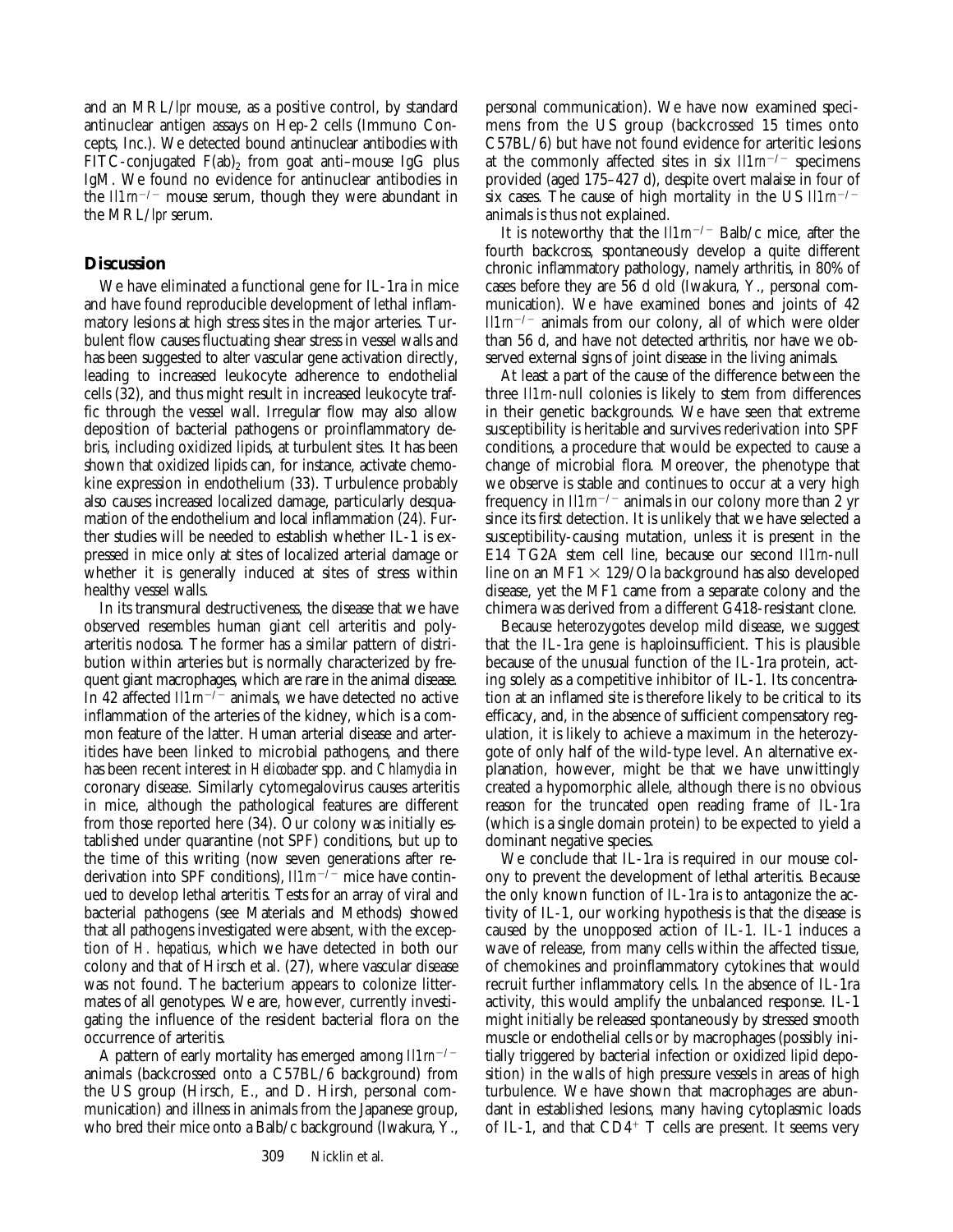likely that later IL-1 production from macrophages in established lesions occurs as a result of their activation by  $CD4^+$  T cells, and we speculate that the latter might be autoreactive. We have found no evidence of an autoreactive humoral response. We are currently confirming the essential role of IL-1 in the phenotype by crossing *Il1rn*-null animals with mice that lack the IL-1 receptor (35). The disease we observe in IL-1ra–deficient mice may offer an opportunity to dissect important pathophysiological mechanisms occurring in large arteries.

We thank Professors Emmet Hirsch and David Hirsh (Columbia University College of Physicians and Surgeons) for supplying us with formaldehyde-fixed *Il1m<sup>-/-</sup>* animals from their own colony and for discussing unpublished findings, Professor Yoichiro Iwakura (Institute of Medical Science, University of Tokyo) and Dr. Sheila Francis (Division of Clinical Sciences, University of Sheffield) for discussing their unpublished results, Professor Lela Riley (University of Missouri) and Dr. Brenda Thomas (St. Mary's Hospital, London) for bacteriological tests, and Dr. Sarah Howlett and Prof. Anne Cooke (University of Cambridge) for MRL/*lpr* serum. We thank Orla Gallagher, Hazel Holden, and Mark Dale (Sheffield) for technical assistance and Louise Anderson, Liz Delaney, and Vanessa McGilliard (Edinburgh) and the staff of the Field Laboratories (Sheffield) for mouse husbandry.

This work was partially funded by grants from the Arthritis and Rheumatism Campaign and the European Union Biomed Programme (BMH4-CT96-1698) and Biotech Programme (BIO4- CT97-2107).

*Submitted: 22 July 1999 Revised: 15 November 1999 Accepted: 1 December 1999*

#### **References**

- 1. Dinarello, C.A. 1996. Biologic basis for interleukin-1 in disease. *Blood.* 87:2095–2147.
- 2. Sims, J.E., C.J. March, D. Cosman, M.B. Widmer, H.R. MacDonald, C.J. McMahan, C.E. Grubin, J.M. Wignall, J.L. Jackson, S.M. Call, et al. 1988. cDNA expression cloning of the IL-1 receptor, a member of the immunoglobulin superfamily. *Science.* 241:585–589.
- 3. Kilian, P.L., K.L. Kaffka, A.S. Stern, D. Woehle, W.R. Benjamin, T.M. Dechiara, U. Gübler, J.J. Farrar, S.B. Mizel, and P.T. Lomedico. 1986. Interleukin 1-alpha and interleukin 1-beta bind to the same receptor. *J. Immunol*. 136:4509–4514.
- 4. Mizel, S.B., and D. Mizel. 1981. Purification to apparent homogeneity of murine interleukin-1. *J. Immunol*. 126:834–837.
- 5. French, J.F., L.E. Lambert, and R.C. Dage. 1991. Nitric oxide synthase inhibitors inhibit interleukin-1 beta-induced depression of vascular smooth muscle. *J. Pharmacol. Exp. Ther.* 259:260–264.
- 6. Saklatvala, J.L., M.C. Pilsworth, S.J. Sarsfield, J. Gavrilovic, and J.K. Heath. 1984. Pig catabolin is a form of interleukin-1. *Biochem. J*. 224:461–466.
- 7. Helle, M., J.P.J. Brakenhoff, E.R. de Groot, and L.A. Aarden. 1988. Interleukin-6 is involved in interleukin-1-induced activities. *Eur. J. Immunol*. 18:957–959.
- 8. Sica, A., K. Matsushima, J. van Damme, J.M. Wang, N. Polentarutti, E. Dejana, F. Colotta, and A. Mantovani. 1990. IL-1 transcriptionally activates the neutrophil chemotactic

factor-IL-8 gene in endothelial cells. *Immunology.* 69:548–553.

- 9. Bochner, B.S., F.W. Luscinskas, M.A. Gimbrone, Jr., W. Newman, S.A. Sterbinsky, C.P. Derse-Anthony, D. Klunk, and R.P. Schleimer. 1991. Adhesion of human basophils, eosinophils, and neutrophils to interleukin 1–activated human vascular endothelial cells: contributions of endothelial cell adhesion molecule. *J. Exp. Med.* 173:1553–1557.
- 10. Eisenberg, S.P., R.J. Evans, W.P. Arend, E. Verderber, M.T. Brewer, C.H. Hannum, and R.C. Thompson. 1990. Primary structure and functional expression from complementary-DNA of a human interleukin-1 receptor antagonist. *Nature.* 343:341–346.
- 11. Arend, W.P., M. Malyak, M.F. Smith, Jr., T.D. Whisenand, J.L. Slack, J.E. Sims, J.G. Giri, and S.K. Dower. 1994. Binding of IL-1 $\alpha$ , IL-1 $\beta$ , and IL-1 receptor antagonist by soluble IL-1 receptors and levels of soluble IL-1 receptors in synovial fluids. *J. Immunol*. 153:4766–4774.
- 12. Greenfeder, S.A., P. Nunes, L. Kwee, M. Labow, P.A. Chizzonite, and G. Ju. 1995. Molecular cloning and characterization of a second subunit of the interleukin 1 receptor complex. *J. Biol. Chem.* 270:13757–13765.
- 13. Korherr, C., R. Hofmeister, H. Wesche, and W. Falk. 1997. A critical role for interleukin-1 receptor accessory protein in interleukin-1 signaling. *Eur. J. Immunol*. 27:262–267.
- 14. Arend, W.P., M.F. Smith, Jr., R.W. Janson, and F.G. Joslin. 1991. IL-1 receptor antagonist and IL-1 $\beta$  production in human monocytes are regulated differently. *J. Immunol*. 147: 1530–1536.
- 15. Fenton, M.J., J.A. Buras, and R.P. Donnelly. 1992. IL-4 reciprocally regulates IL-1 and IL-1 receptor antagonist expression in human monocytes. *J. Immunol.* 149:1283–1288.
- 16. Dower, S.K., S.M. Call, S. Gillis, and D.L. Urdal. 1986. Similarity between the interleukin-1 receptors on a murine T-lymphoma cell line and on a murine fibroblast cell line. *Proc. Natl. Acad. Sci. USA.* 83:1060–1064.
- 17. Chomarat, P., E. Vannier, J. Dechanet, M.C. Rissoan, J. Banchereau, C.A. Dinarello, and P. Miossec. 1995. Balance of IL-1 receptor antagonist/IL-1 $\beta$  in rheumatoid synovium and its regulation by IL-4 and IL-10. *J. Immunol.* 154:1432–1439.
- 18. Zahedi, K.A., C.M. Uhlar, M. Rits, A.E. Prada, and A.S. Whitehead. 1994. The mouse interleukin 1 receptor antagonist protein: gene structure and regulation in vitro. *Cytokine.* 6:1–9.
- 19. Haskill, S., G. Martin, L. van Le, J. Morris, A. Peace, C.F. Bigler, G.J. Jaffe, C. Hammerberg, S.A. Sporn, S. Fong, et al. 1991. cDNA cloning of an intracellular form of the human interleukin-1 receptor antagonist associated with epithelium. *Proc. Natl. Acad. Sci*. *USA.* 88:3681–3685.
- 20. Gabay, C., B. Porter, G. Fantuzzi, and W.P. Arend. 1997. Mouse IL-1 receptor antagonist isoforms: complementary DNA cloning and protein expression of intracellular isoform and tissue distribution of secreted and intracellular IL-1 receptor antagonist in vivo. *J. Immunol*. 159:5905–5913.
- 21. Muzio, M., N. Polentarutti, M. Sironi, G. Poli, L. De Gioia, M. Introna, A. Mantovani, and F. Colotta. 1995. Cloning and characterization of a new isoform of the interleukin-1 receptor antagonist. *J. Exp. Med.* 182:623–628.
- 22. Malyak, M., J.M. Guthridge, K.R. Hance, S.K. Dower, J.H. Freed, and W.P. Arend. 1998. Characterization of a low molecular weight isoform of IL-1 receptor antagonist. *J. Immunol*. 161:1997–2003.
- 23. Gabay, C., M.F. Smith, D. Eidlen, and W.P. Arend. 1997. Interleukin 1 receptor antagonist (IL-1Ra) is an acute-phase